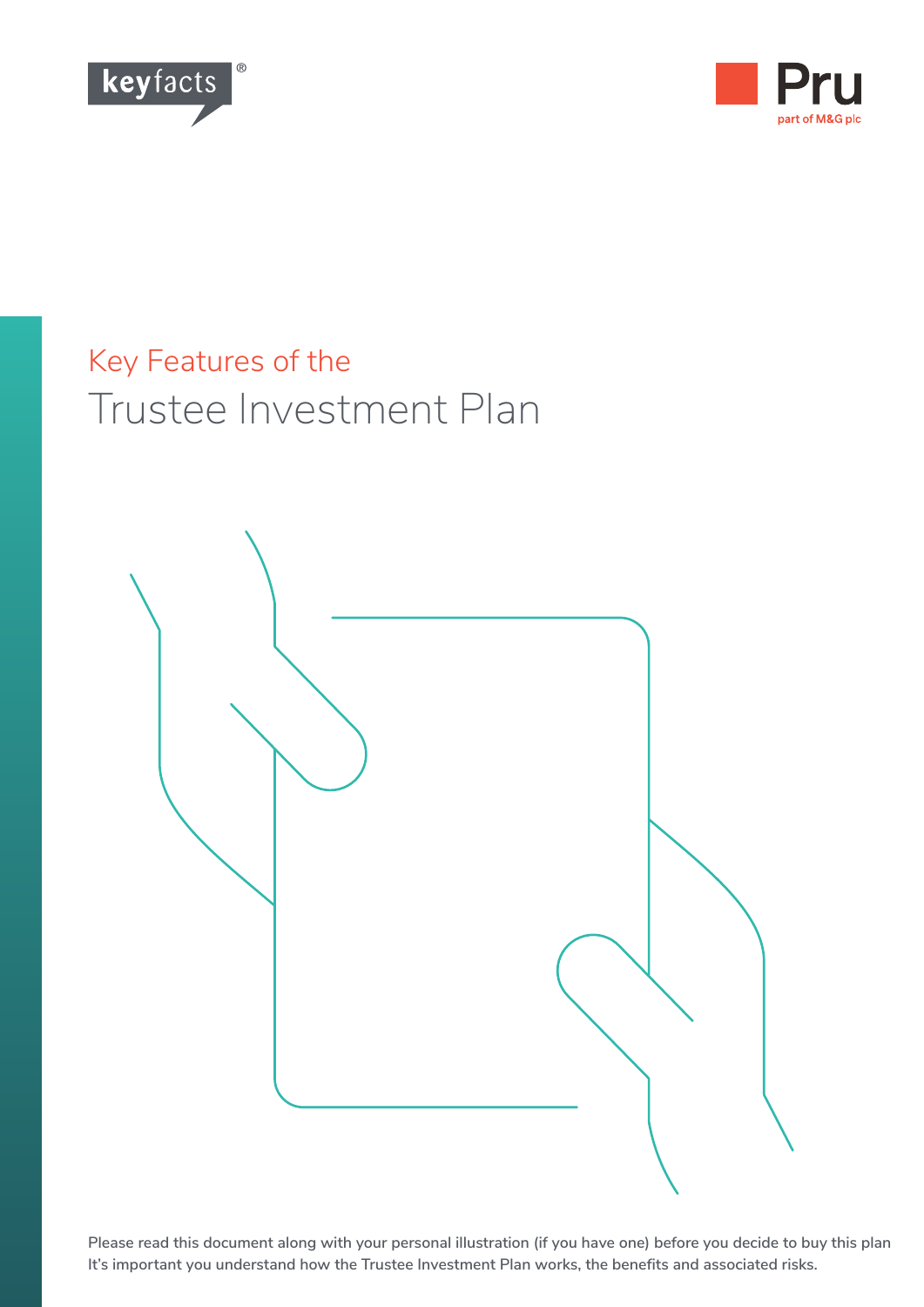# Contents

| About our Trustee Investment Plan                    | 3 |
|------------------------------------------------------|---|
| Its aims                                             | 3 |
| Your commitment                                      | 3 |
| <b>Risks</b>                                         | 3 |
| Other documents you should read                      | 4 |
| <b>Questions &amp; Answers</b>                       | 5 |
| Is the Trustee Investment Plan right for the scheme? | 5 |
| How flexible is it?                                  | 5 |
| How much can I pay into the plan?                    |   |
| Can I transfer money in?                             |   |
| Where is the payment invested?                       | 5 |
| Can I change the investments?                        | 7 |
| How do I withdraw money from the plan?               | 7 |
|                                                      |   |

| Can I transfer money out?                                                     | 8  |
|-------------------------------------------------------------------------------|----|
| What are the charges and costs?                                               |    |
| What might I get back?                                                        |    |
| Where can I get guidance about what to do<br>with my pension?                 | 9  |
| What about tax?                                                               | q  |
| How will I know how the plan is doing?                                        | 10 |
| What happens to the Trustee Investment Plan if<br>the designated member dies? | 10 |
| What if the Trustee Investment Plan isn't right for<br>the Scheme?            | 10 |
| How much will the advice cost?                                                | 10 |
| Other information                                                             | 12 |
| Get in touch                                                                  |    |

We would like everyone to find it easy to deal with us. Please let us know if you need information about our plans and services in a different format.

All our literature is available in audio, large print or braille versions. If you would like one of these please contact us using the details on the last page.

The Financial Conduct Authority is a financial services regulator. It requires us, Prudential, to give you this important information to help you decide whether the Trustee Investment Plan is right for you. You should read this document carefully so that you understand what you are buying, and then keep it safe for future reference.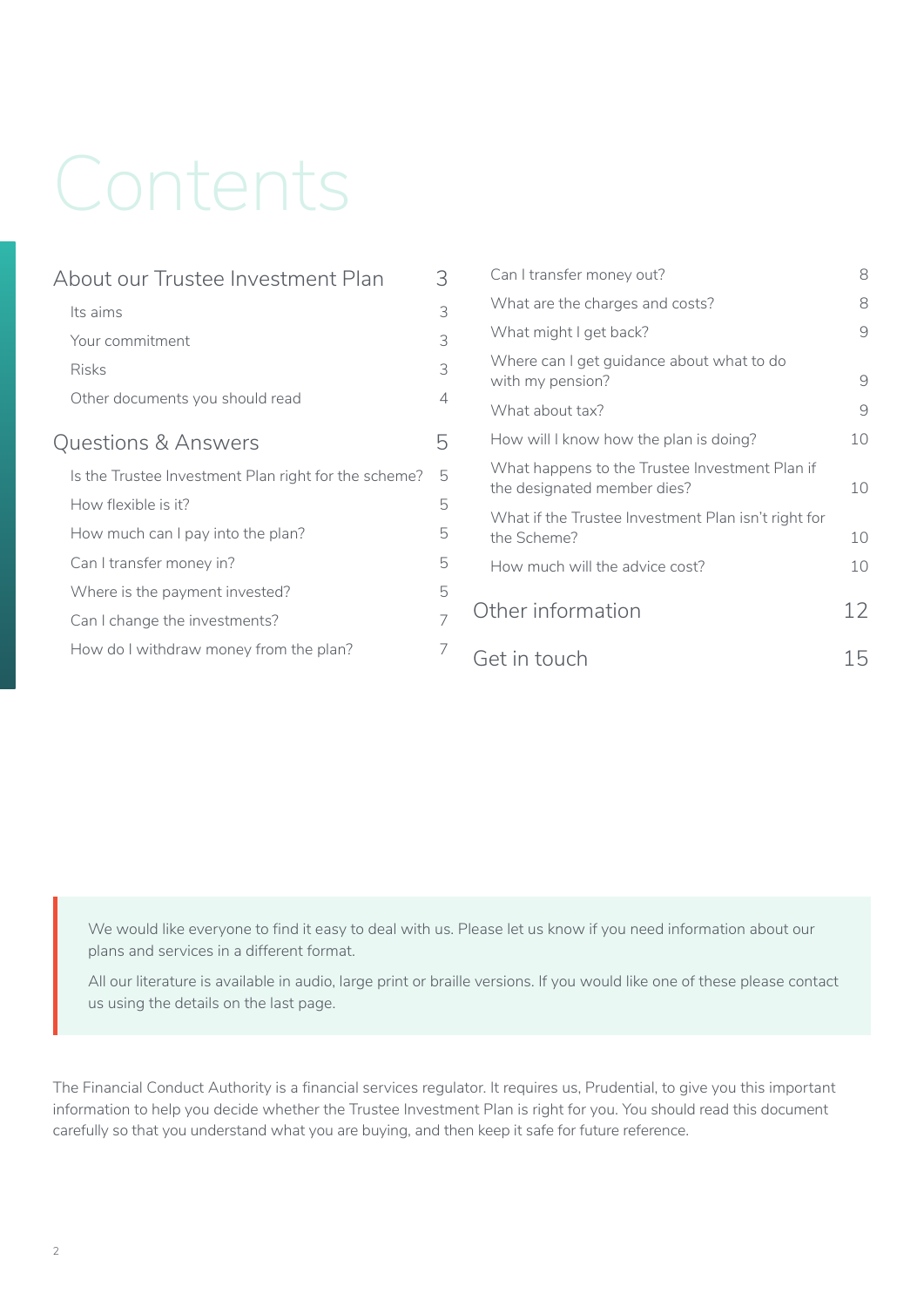# <span id="page-2-0"></span>About our Trustee Investment Plan

Our Trustee Investment Plan is for Trustees of UK registered Occupational Pension Schemes, Small Self – Administered Schemes (SSAS) and Self Invested Personal Pension Schemes (SIPPs). It allows Trustees to invest in our range of funds.

This plan is set up with a single payment, after this no further payments will be accepted in to this plan. If you make additional payments these will be set up as a new plan.

If you still have questions about the Trustee Investment Plan after reading this booklet, please look at the 'Get in touch' section for our contact details. Please speak to your financial adviser in the first instance.

### Its aims

#### **What this plan is designed to do**

- To grow the value of your plan over the medium to long term, so 5 to 10 years or more.
- Gives you access to a wide range of investments to match your investment objectives and attitude to investment risk.

### Your commitment

#### **What we ask you to do**

- To make a single payment of at least £20,000 when you take out the plan. You can make additional payments, also known as top-ups, of at least £10,000 which will be set up as a new plan.
- To leave your money invested, over the medium to long term, so five to 10 years or more, until you are ready to take benefits from the plan.
- You need to choose investments to suit your needs and keep them under regular review.

## Risks

#### **What you need to be aware of**

- The value of your investment can go down as well as up so you might not get back the amount you put in.
- The level of risk and return is different depending on the funds you choose. Please refer to your **Fund Guide** for more information.
- As the price of everyday goods and services goes up, your money won't stretch as far as the same amount would now. This is called inflation and will reduce what you can buy in the future.
- There may be exceptional circumstances that delay the buying, switching and selling of units in any fund. Please read the section 'Where is the payments invested?' for more information.
- If you withdraw money from the With-Profits Fund we may reduce the value by applying a Market Value Reduction. We explain this in the section 'Where is the payments invested?'.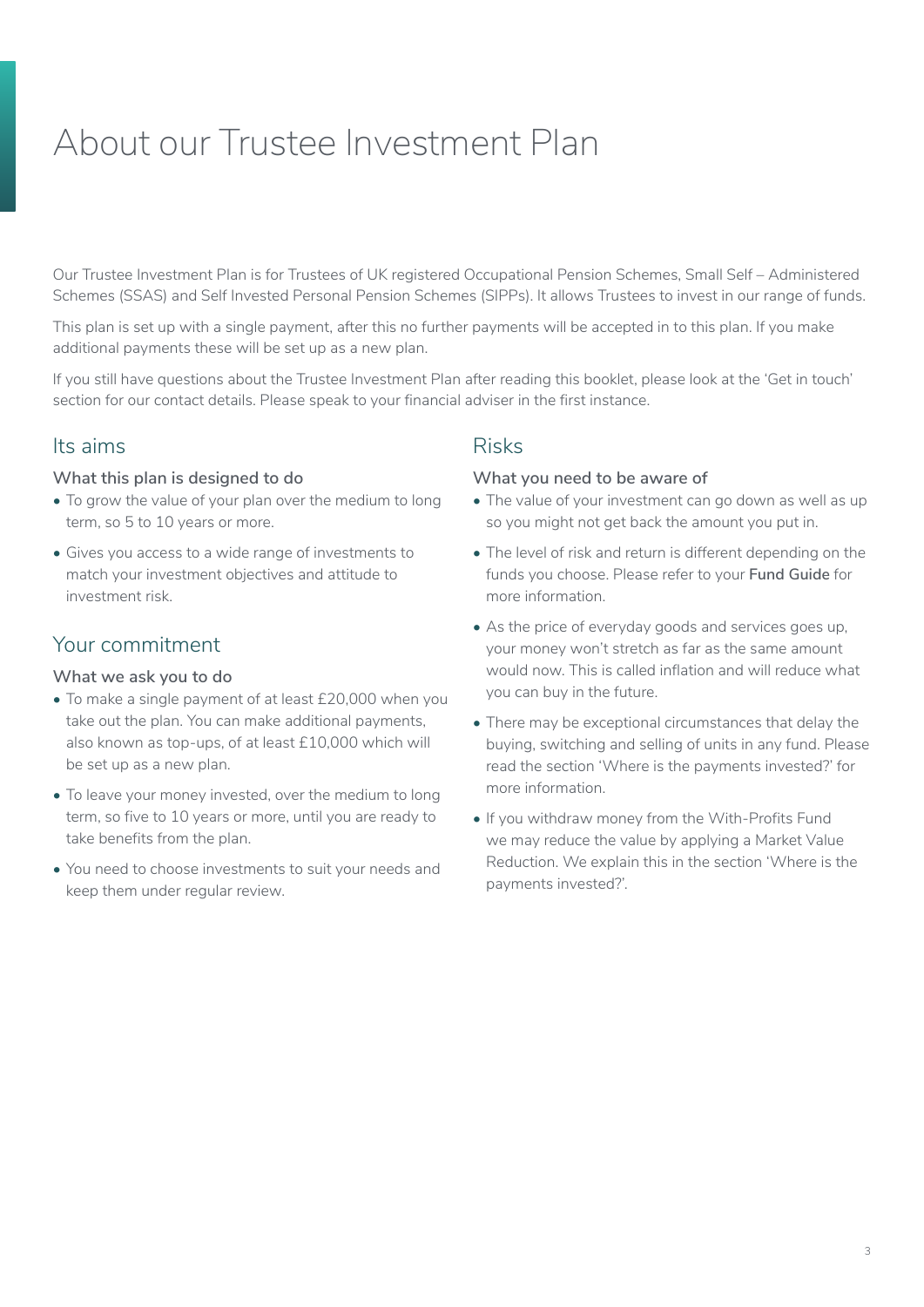# <span id="page-3-0"></span>Other documents you should read

This document gives you key information about the Trustee Investment Plan. If you want more detail on specific points, please read the following documents. We have highlighted when they are relevant throughout this document.

They're all available from your adviser, or direct from us. Details on how to get in touch are on the last page.

**• Fund Guide**

This explains your investment choices.

- **• Your With-Profits Plan a guide to how we manage the Fund** This provides information on how our With-Profits Fund works, and our current approach to managing it.
- **• Market Value Reduction a clear explanation** This explains what a Market Value Reduction is, together with information about why and when these may apply.
- **• Policy Document** Gives you the full terms and conditions of the contract.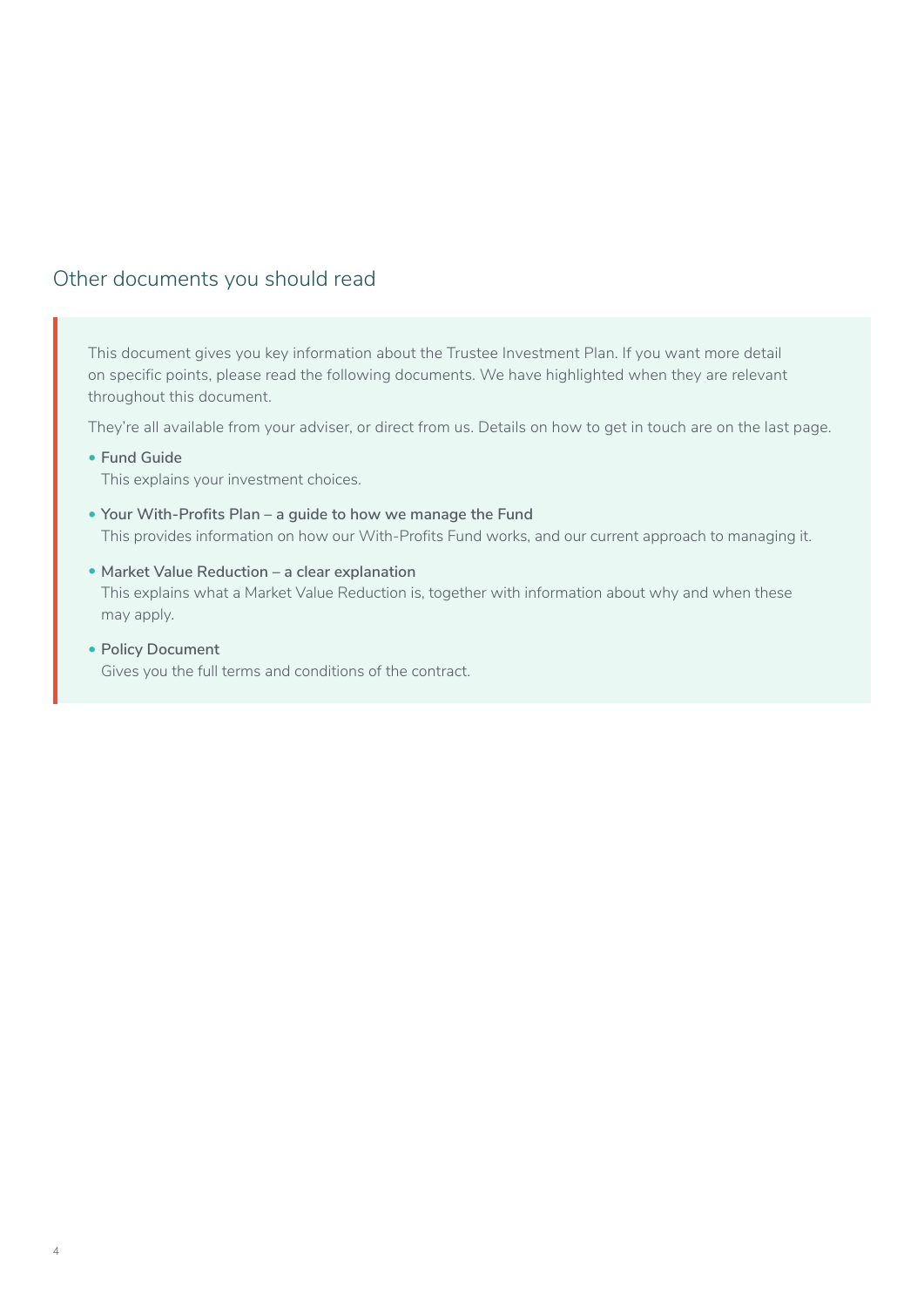# <span id="page-4-0"></span>Questions & Answers

# Is the Trustee Investment Plan right for the scheme?

If you're a Trustee of a UK registered Occupational Pension Scheme, a Small Self-Administered Scheme (SSAS) or a Self-Invested Personal Pension Scheme (SIPPs) it might be right for you.

As the plan invests in funds which are stock-market based you must be willing and able to risk losing some or all of your investment.

Investments from SIPPs will be set up for a named individual – known as a "member designated" plan. Other UK registered Occupational Pension Schemes can also designate the plan to an individual member if they wish to do so. However, plans can only be member designated at the start of the plan on the application form. You can only access the With-Profits Fund if the plan is member designated. For member designated plans:

- You can only invest in the With-Profits Fund if the member is under 85.
- You cannot choose a PruFund Fund if the member is 98 or over.

### How flexible is it?

You can only make single payments into the plan, it is not possible to make regular payments into it.

You can make regular or partial withdrawals – for more information please read the section 'How can I withdraw money from my plan?'.

# How much can I pay into the plan?

The minimum initial payment must be £20,000 and the maximum is normally £1,000,000 although we may accept higher amounts in some cases. Please speak to your financial adviser for more information about paying in higher amounts.

You can also make additional investments of at least £10,000 which will be set up as separate plans.

# Can I transfer money in?

You cannot arrange transfers in from other pensions.

### Where is the payment invested?

Different funds invest in different types of assets for example, some only invest in property, others invest directly in the stock market and others invest in a wide range of assets. Each fund has its own level of risk and potential for growth. Usually, funds with more potential for growth carry more risk. Remember, the performance of the funds isn't guaranteed. The value of your investment can go down as well as up so you may get back less than you put in.

You choose the funds you would like to invest in from the fund range available. You can invest in more than one fund at a time, up to a maximum of 6 and we use your money to buy units in those funds.

There may be exceptional circumstances that delay the buying, switching and selling of units in any fund. We wouldn't expect these delays to be longer than six months for units that invest in property or land, and one month for units that invest in other asset types. However, we cannot guarantee that delays will never be longer. If a delay will apply to you, we'll let you know.

The following funds are invested in Prudential's With-Profits Fund:

- With-Profits Fund
- PruFund Cautious Fund
- PruFund Growth Fund
- PruFund Risk Managed 1 Fund
- PruFund Risk Managed 2 Fund
- PruFund Risk Managed 3 Fund
- PruFund Risk Managed 4 Fund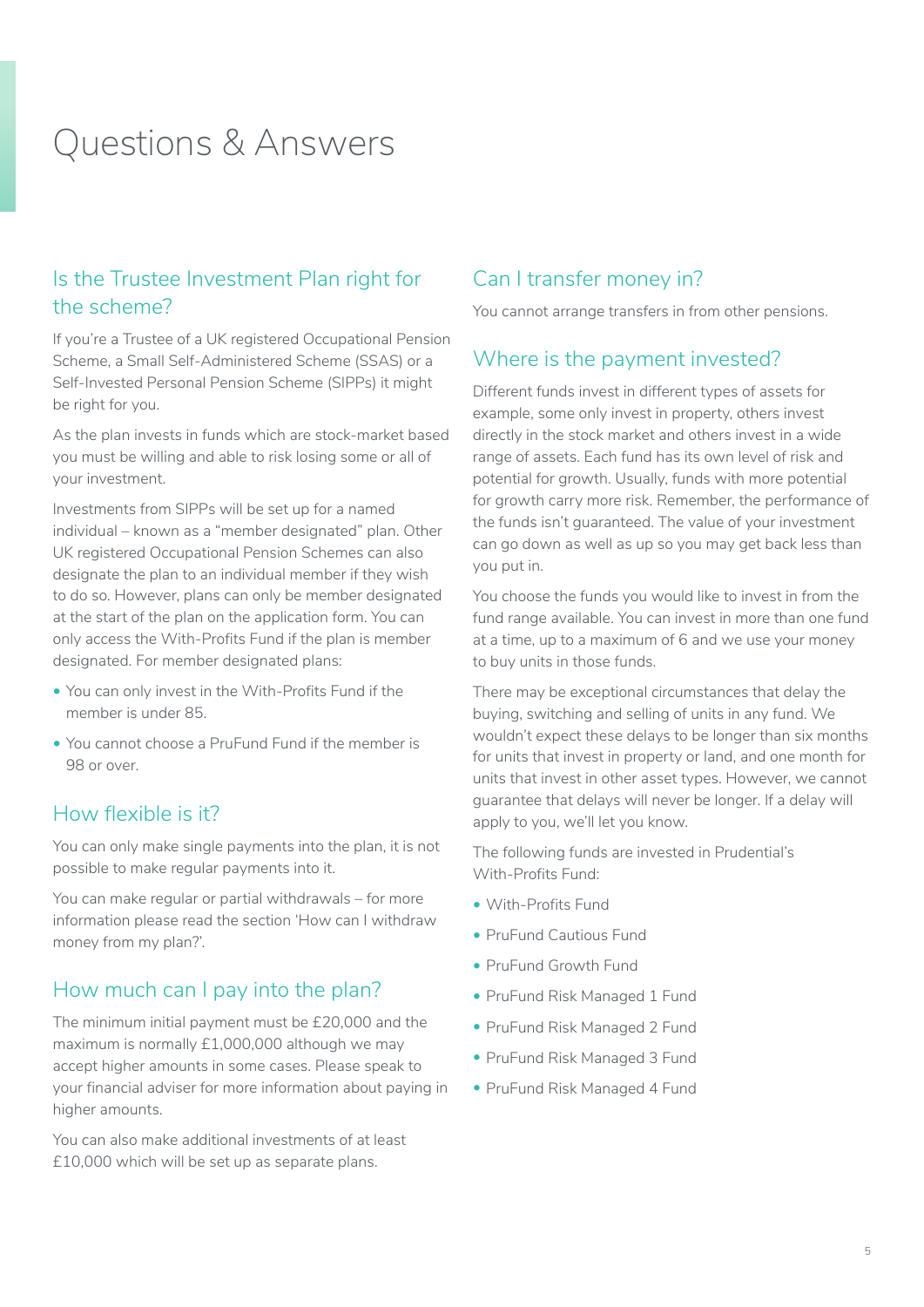Although these funds are invested in the same underlying fund, the returns on these funds may differ from the returns on the With-Profits Fund due to the smoothing process used and differences in the asset mix and the fund objectives.

Your financial adviser can give you details about the funds, before you choose where to invest. You can also refer to our **Fund Guide**.

#### **The PruFund range of funds**

All PruFund funds can be selected for investment at outset, or at any time after, subject to the age restrictions for member designated plans.

The PruFund funds have an established smoothing process which uses Expected Growth Rates, and where required, Unit Price Adjustments, to deliver a smoothed investment journey. It aims to provide you with some protection from the extreme short-term ups and downs of direct investment.

For the PruFund range of funds, we may decide to reset the unit price of a PruFund Fund to the unsmoothed price on a particular day, to protect the With-Profits Fund. There may also be occasions where we have to suspend the smoothing process for one or more PruFund Funds for a period of consecutive days, to protect the With-Profits Fund.

For more information about how the PruFund Funds work, please read **Your With-Profits Plan – a guide to how we manage the Fund.**

#### **With-Profits Funds**

We work out the value of With-Profits investments differently. A With-Profits investment is one that aims to smooth some of the short term highs and lows of the fund over the period of time that you hold the plan. So, in theory you should see a steadier return year on year, rather than watching the value of your Plan fully reflect the rise and fall in investment markets. Your payments are pooled with those of other Prudential With-Profits investors to form a fund.

We invest this fund in a wide range of investments including company shares, property, Government bonds, company bonds and cash deposits. This is not guaranteed and you must consider that the value of your investment can go down as well as up so you might get back less than you put in.

We allocate your share of the profits of the fund by adding bonuses. There are currently two types of bonus:

- **• regular,** which are added to the unit price on a daily basis throughout each year, which means the unit price cannot go down. We can change the rate of regular bonus at any time without telling you beforehand, although once added these bonuses are guaranteed on death.
- **• final,** which we may pay when you take money out of the With-Profits Fund, although this may vary and is not guaranteed. The final bonus can be reduced or removed at any time, without warning.

The With-Profits Fund can be selected for investment at outset, or at any time after, subject to the plan being member designated and the age restrictions.

You can get further information about this from **Your With-Profits Plan – a guide to how we manage the Fund**.

#### **Unit-linked funds**

Payments into unit-linked funds will buy units in the chosen funds. The price of each unit depends on the value of the investment in the fund and also whether more money is going into or out of the fund. We work out the value of your plan based on the total number of units you have in each fund. So, if the unit prices rise or fall, so will your plan value. Money in the various funds is invested in a wide range of shares, corporate bonds, government stocks and commercial property in the UK and abroad.

#### **How unit-linked funds invest**

Some of the Prudential funds listed in your Fund Guide may invest in 'underlying' funds or other investment vehicles. Have a look at a fund's objective and that will tell you where it invests – including if that's in an underlying fund or funds.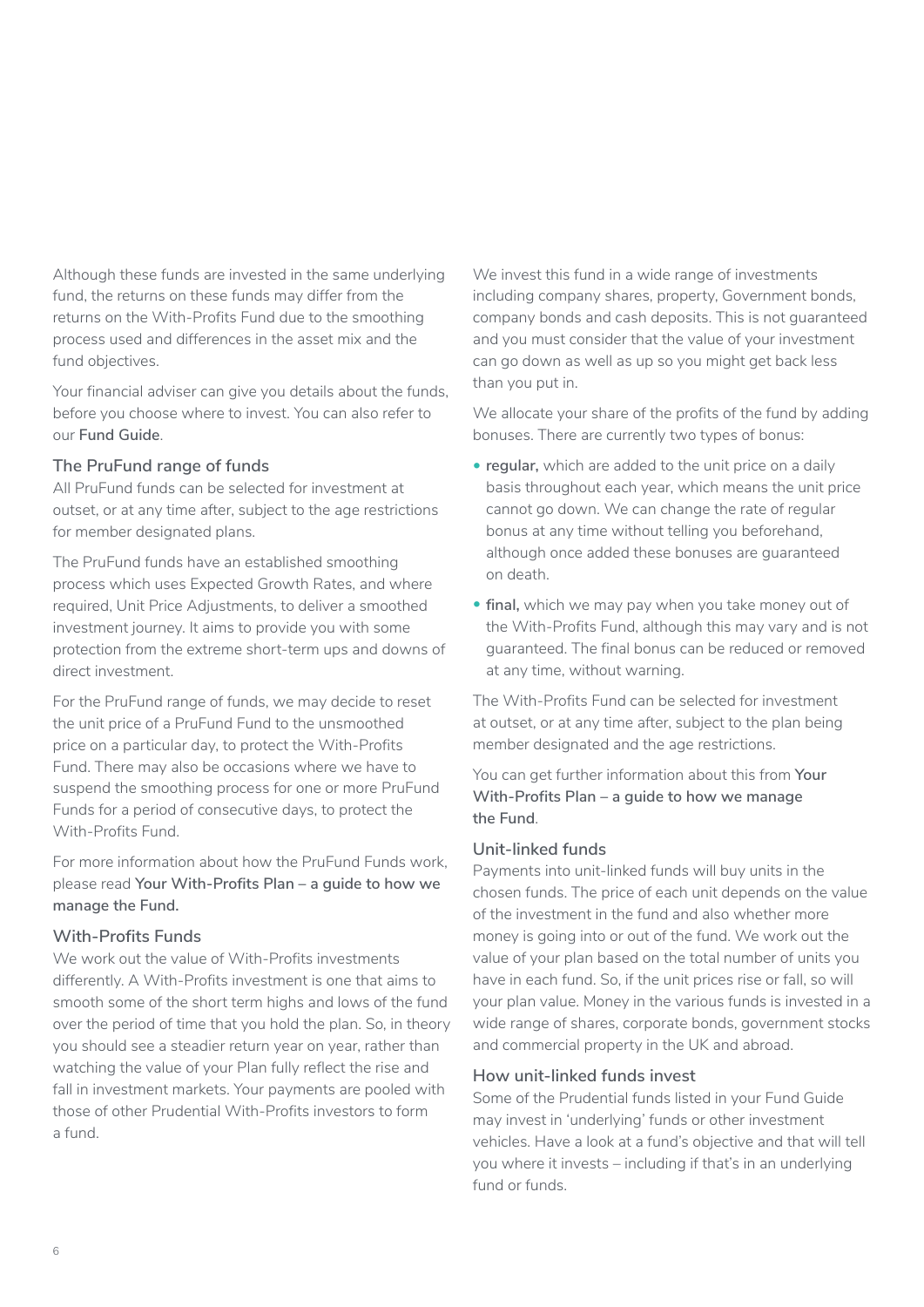<span id="page-6-0"></span>If the Prudential fund is investing in just one underlying fund then it's what's known as a 'mirror' fund, as the performance of the Prudential fund broadly aims to reflect the performance of the underlying fund it invests in. The performance of our Prudential fund, compared to what it's invested in won't be exactly the same.

The differences between the underlying fund and our fund can be due to:

- additional charges,
- cash management (needed to help people to enter and leave our fund when they want),
- tax,
- timing of investments (this is known as a fund's dealing cycle, it varies between managers and can be several days).

#### **What's a Market Value Reduction?**

If you take money out of the With-Profits Fund, we may reduce the value of your fund if the value of the underlying assets is less than the value of your plan including all bonuses. This reduction is known as a Market Value Reduction (MVR). It is designed to protect investors who are not taking their money out and its application means that you get a return based on the earnings of the With-Profits Fund over the period your payments have been invested.

We apply any MVR to your plan's value including regular and final bonuses. Please read **Your With-Profits Plan – a guide to how we manage the Fund** more information on bonuses. An MVR will reduce the value of your plan and if investment returns have been low, you may even get back less than you have invested in your plan.

We guarantee not to apply an MVR to any regular withdrawals or on any claims due to death where the plan is member designated.

#### **Our current practice on applying an MVR**

We may apply a Market Value Reduction to any full or partial withdrawals, including switches.

We reserve the right to change our current practice on Market Value Reductions at any time, without prior notice, and this would apply to existing plans and any new plans or top-ups. Examples of reasons for a change would include significant changes in the investment market or because the number of people moving out of the fund increases substantially.

For more information on our current practice, and on when we may apply an MVR please see **Market Value Reduction – a clear explanation.**

# Can I change the investments?

Yes, you can switch money between funds at any time. We don't currently charge for this but if this changes in the future we'll let you know.

For full details on switching rules please read the **Policy Document** and to request a switch, please complete the Investment alteration request form. You can get this from your adviser or contact us from the details on the last page. Once a request has been made it cannot be cancelled.

Any units we cancel as a result of switches, transfers or withdrawals from the PruFund Range of Funds may be subject to a delay of up to 28 days from the effective date of receipt of a request to cancel units. We'll use the unit price on the final day of the delayed period as the price of the units for these purposes.

Only one switch request involving any one or more PruFund Funds can be made each quarter where the quarter dates are 25 February, 25 May, 25 August and 25 November, or the next working day if the quarter date is a weekend or a public holiday. This is in addition to any other switching restrictions outlined in this document.

We may apply a Market Value Reduction if you switch money out of our With-Profits Fund. For more information please read the section 'Where is the payment invested?'.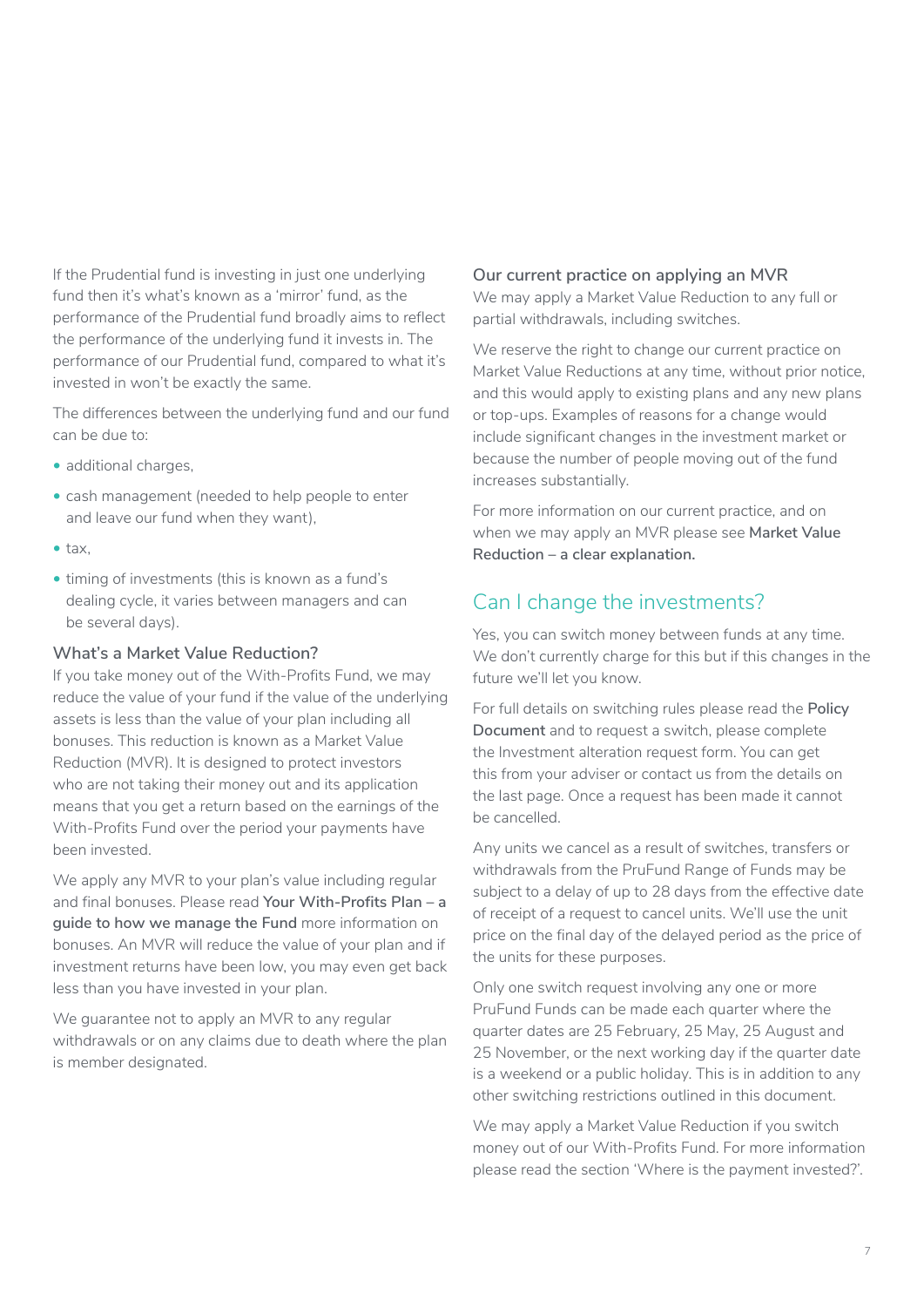# <span id="page-7-0"></span>How do I withdraw money from the plan?

#### **Regular withdrawals**

If the plan is invested in the With-Profits Fund regular withdrawals of up to 7.5% of the original investment can be made each year, starting from the first anniversary of the plan. There is no Market Value Reduction applied to any regular withdrawals taken if you are invested in the With-Profits Fund.

If a Regular withdrawal is requested for a plan not invested in the With-Profits Fund there is no limit on the amount of the withdrawal allowed, up to a maximum of the original investment each year, and withdrawals can be made from one month of the plan commencing.

#### **Partial withdrawals**

Partial withdrawals of at least £1,000 can be taken from the plan at any time. You must leave at least £1,000 in the plan, unless you are cashing in the whole plan. We may apply a Market Value Reduction (MVR) to any investment in the With-Profits Fund if you withdraw from that Fund or cash in the plan.

If a partial withdrawal is from one of the PruFund Funds, we may pay the partial withdrawal 28 days after we receive the forms we require, using the unit price on the 28th day. If this happens we will let you know. This 28 day delay does not apply on death where the plan is set up for a named individual.

Taking a partial withdrawal will reduce the value of regular withdrawals you can take if the plan is invested in the With-Profits Fund.

# Can I transfer money out?

You can transfer all or part of your plan at any time. The money transferred will be returned to the pension scheme and the scheme rules will confirm how it can be used.

# What are the charges and costs?

Charges and costs are deducted for managing your plan and the underlying investments. The amount we charge depends on the funds you invest in.

Your personal illustration shows what charges and costs you will pay. Charges and costs may vary in future and may be higher than they are now. You can find more information in your **Fund Guide**.

#### **Annual Management Charge**

We take an annual Management Charge for looking after your investment. The charge is the base charge and does not take into account any discounts that may be applied. The amount of charge we deduct depends on the funds you choose to invest in and the amount of your original investment.

#### **PruFund Fund charges**

We take the Annual Management Charge for the PruFund Funds by deducting a percentage of the units in them every month. If you have only invested in the PruFund Funds for part of a month, we still take a full month's charge.

#### **With-Profits Fund annual charge**

The With-Profits Fund's annual charge depends on the performance of the With-Profits Fund, in particular the investment return and our expenses. If, for example, over time investment returns are higher then we'd expect to increase the charges and if investment returns are lower we'd expect to reduce the charges.

The charge is currently expected to be approximately 1.3% a year if the investment return in the With-Profits Fund is 5% a year. The charge isn't explicit so you'll not see it being taken from your policy. It's deducted from the underlying With – Profits Fund and is already taken into account when we calculate bonus rates for our With-Profits Fund. More information on the operation of the With-Profits Funds is explained in **Your With-Profits Plan – a guide to how we manage the Fund**.

#### **Unit-linked Fund charges**

For unit-linked funds, the Annual Management Charge is reflected in the price of the units.

#### **Fund Size Discounts**

We will give you a Fund Size Discount on the Annual Management Charge depending on the size of your fund.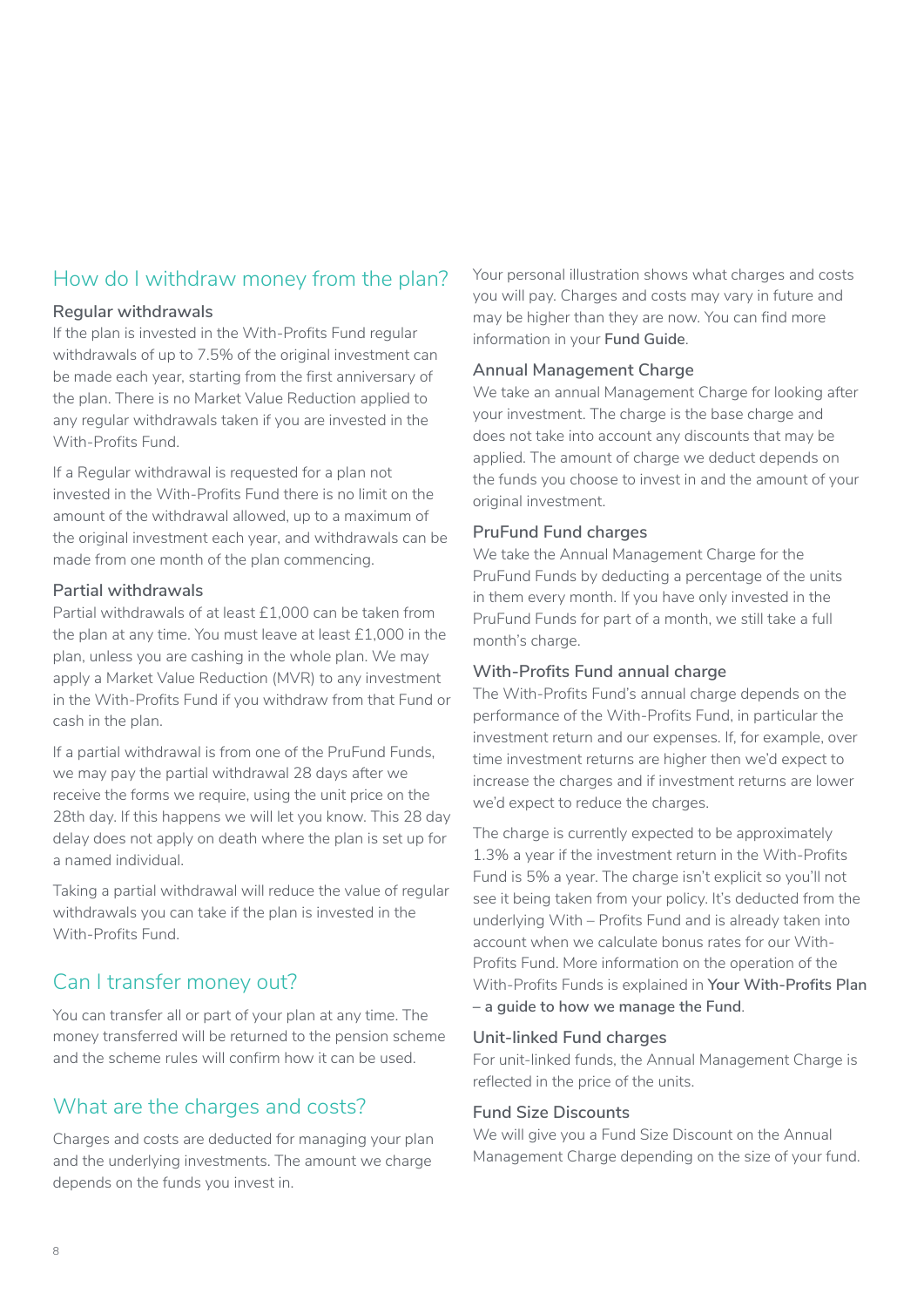<span id="page-8-0"></span>

| Fund Size             | <b>Fund Size Discount from</b><br><b>Annual Management Charge</b> |
|-----------------------|-------------------------------------------------------------------|
| Less than £100,000    | 0.350%                                                            |
| $£100,000 - £149,999$ | 0.400%                                                            |
| $£150.000 - £249.999$ | 0.450%                                                            |
| $£250,000 - £499,999$ | 0.4750%                                                           |
| £500.000 - £749.999   | 0.500%                                                            |
| £750.000 - £999.999   | 0.525%                                                            |
| f 1m and over         | 0.550%                                                            |

The discount to the Annual Management Charge will apply to the whole of the investment, not just the portion above the threshold levels shown above.

Plans set up on or after 28 April 2014 will be added together to calculate the value of the Fund Size discount. For Occupational Schemes, all Trustee Investment Plan (TIP) plans will be combined and for SIPPs, TIP fund values for each designated member only will be combined.

#### **Further costs**

In addition to our charges, there may be further costs incurred, which can vary over time. Where these are applicable, they are paid for by the relevant fund and will impact on its overall performance.

#### **With-Profits Fund charge for guarantees**

There's a charge to pay for all the guarantees the With-Profits Fund supports. We guarantee not to apply a Market Value Reduction (MVR) when payments are made for regular withdrawals and because of death where the plan is member designated. Please see 'Where is the payment invested?' for more information.

You won't see this charge on your annual statement because we take it by making a small adjustment to regular and final bonuses.

The total deduction for quarantee charges over the lifetime of your plan is not currently more than 2% of any payment made from the fund. We'll review the amount of the charge from time to time. Charges may vary if, for example, the long term mix or type of assets held within the With-Profits Fund is changed.

## What might I get back?

There is a projection of how much you could get back in your illustration. The value of your Trustee Investment Plan will depend on many factors, including:

- how much has been invested,
- how long it's been invested for,
- any withdrawals made,
- the funds chosen
- how those funds have performed,
- any charges that are taken from the plan and
- the level of bonuses which are added to your Trustee Investment Plan if you are invested in the With-Profits Fund.

# Where can I get guidance about what to do with my pension?

If you have general requests for information or guidance General guidance and information on all aspects of pensions is available from MoneyHelper.

**MoneyHelper Pensions Guidance Money and Pensions Service 120 Holborn London EC1N 2TD**

Telephone: **0800 011 3797**

Website: **[Moneyhelper.org.uk/en/pensions-and-retirement](http://Moneyhelper.org.uk/en/pensions-and-retirement)**

These services are free and impartial and using them won't affect your legal rights.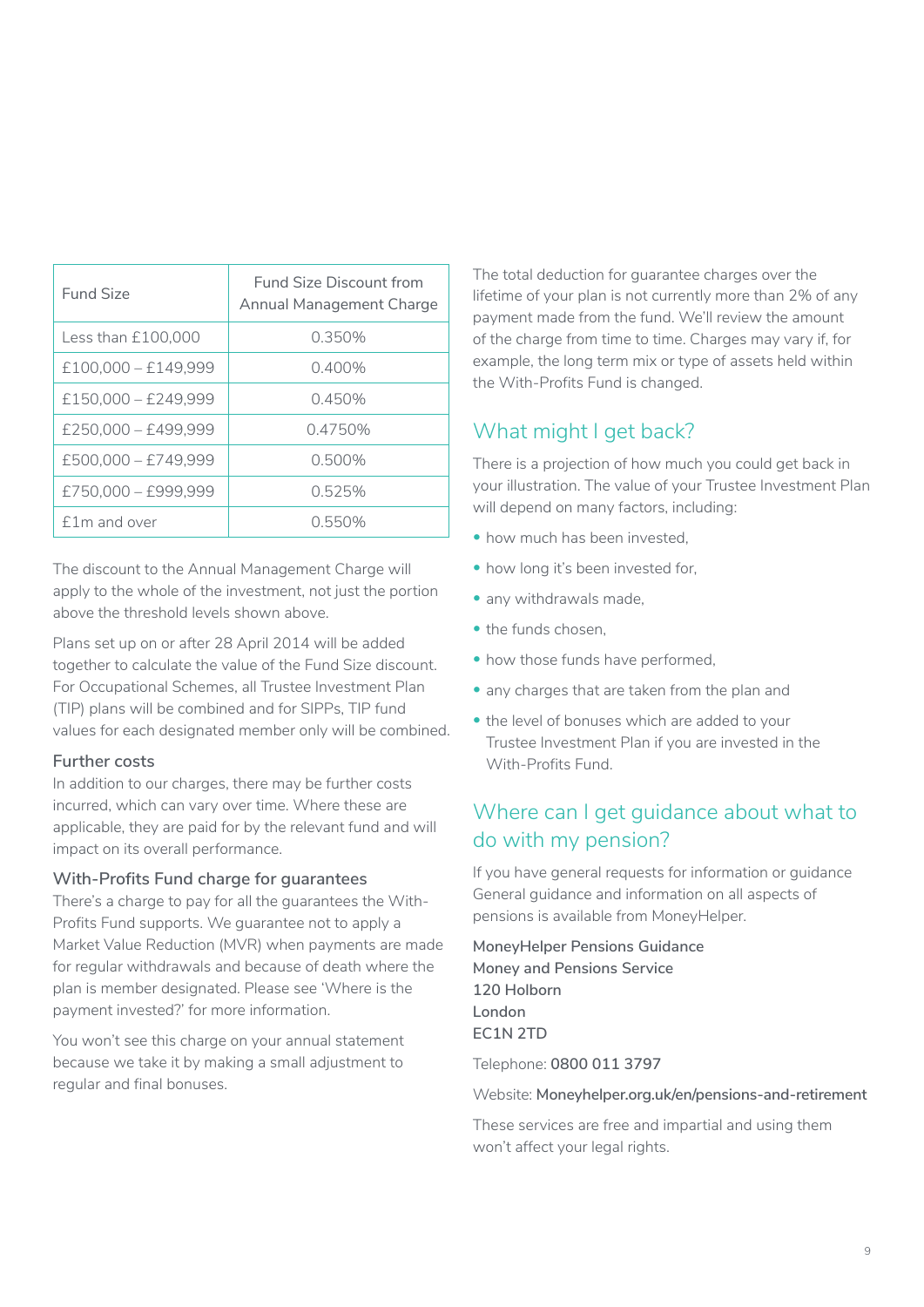# What about tax?

There is a projection of how much you could get back in Investments to this type of plan are given important tax benefits. They do not pay tax on investment income or capital gains. Some underlying investments, such as dividends from company shares, will be paid out of taxed profits, and the tax is currently not reclaimable.

Tax rules can change – you should to speak to your financial adviser about this. They can help you understand the tax rules and how they might affect this plan.

For more information visit **[pru.co.uk/tax](http://www.pru.co.uk/tax)** or the HMRC website at **[hmrc.gov.uk.](http://www.hmrc.gov.uk)**

# How will I know how the plan is doing?

We'll send you an annual statement to show how the plan is doing. You can contact your financial adviser or call us using the contact details at the back of this document for a valuation.

**Keep track of your plan online, at a time that suits you**  With your online service you can check the value of your plan, contact us securely, change personal details and view your documents.

If you're not registered, it's easy and only takes five minutes. You'll need your policy number, postcode and date of birth. Go to **[pru.co.uk/registeronline](https://www.pru.co.uk/registeronline)** to find out more.

# What happens to the Trustee Investment Plan if the designated member dies?

You can withdraw from the plan to pay benefits on the member's death.

Alternatively, you can request us to reallocate the plan to another member of the scheme or a person who is receiving benefits from the scheme in the form of income, this could be a living spouse.

For more information please refer to your **Policy Documents.**

# What if the Trustee Investment Plan isn't right for the Scheme?

If you're a Trustee of a registered occupational retirements benefit scheme and are making an additional investment, you do not have a cancellation period and therefore do not have an opportunity to reconsider once the plan has started.

In any other circumstances you can cancel the plan within 30 days of receiving your documents. This is called a cooling off period.

If you invested in our PruFund Funds or With-Profits Fund, we'll give you all of that money back less any Adviser Charges that have been deducted from the plan and paid to your Adviser

If you have invested in any of our other funds, the amount returned may be reduced if the value of your investment has fallen. Again we won't return any Adviser Charges.

If you don't cancel within the 30 day statutory cancellation period, the contract will become binding and we won't return any money to you unless you withdraw it in line with the plan rules.

Your plan documents include a Cancellation Notice. To cancel the plan please complete and return the Cancellation Notice, or write to us at:

**Prudential Lancing BN15 8GB**

Please include your plan reference number.

# How much will the advice cost?

You agree with your Adviser how they will be paid for the advice they provide to you. You can choose to pay your Adviser directly or you may ask us to take Adviser Charges from your plan to pay your Adviser, or a combination of both.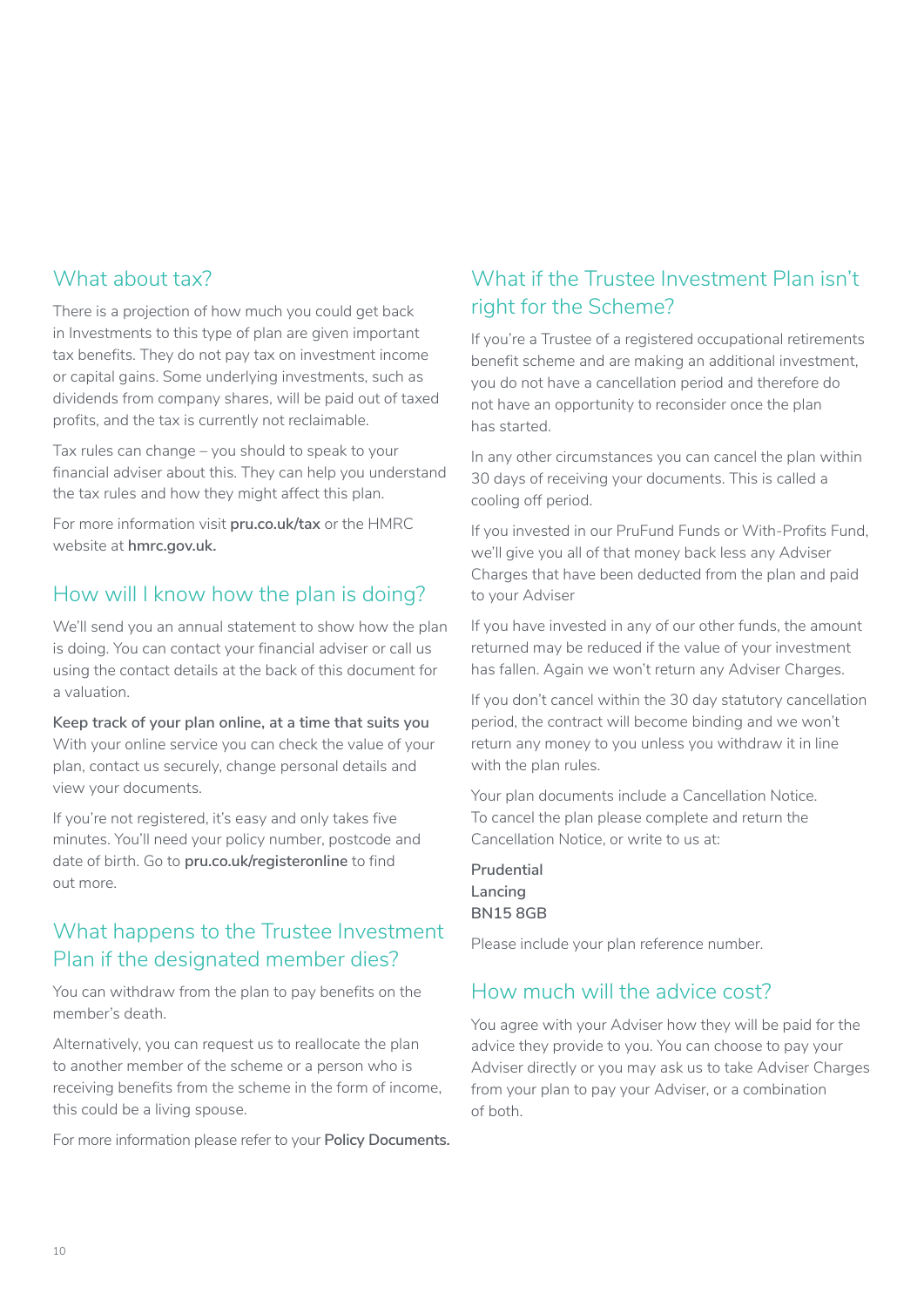If you have instructed us to deduct Adviser Charges from your investment to pay your adviser, full details will be shown on your illustration. Adviser Charges paid from any UK registered pension scheme must be made in accordance with HMRC rules to ensure that they are not considered to be unauthorised payments. Charges will apply if unauthorised payments are made.

There are two different types of Adviser Charges:

- Set-up Adviser Charges
- Ongoing Adviser Charges

#### **Set-up Adviser Charge**

If you agree a Set-up Adviser Charge, this charge can be taken from your plan by Prudential and paid to your Adviser. It is deducted from your plan immediately after your payment is invested.

The Set-up Adviser Charge can be a percentage of the initial investment or a fixed monetary amount. The Set-up Adviser Charge is paid from the plan by deducting units to the value of the Adviser Charge proportionally from all funds.

#### **Ongoing Adviser Charge**

If you want Ongoing Adviser Charges to be deducted from your plan, you will agree with your Adviser the amount you will pay for any ongoing advice. These charges can be taken from the plan by Prudential and paid to your Adviser. They can only be specified as a percentage of the total plan value. The Ongoing Adviser Charges can be paid monthly or quarterly in arrears.

Ongoing Adviser Charges will be taken proportionally across all funds.

Prudential will pay these charges to your Adviser and full details will be shown on your personal illustration. You can request any Ongoing Adviser Charges to stop, start, increase or reduce at any time by writing to us.

Your Adviser can provide further details on these options.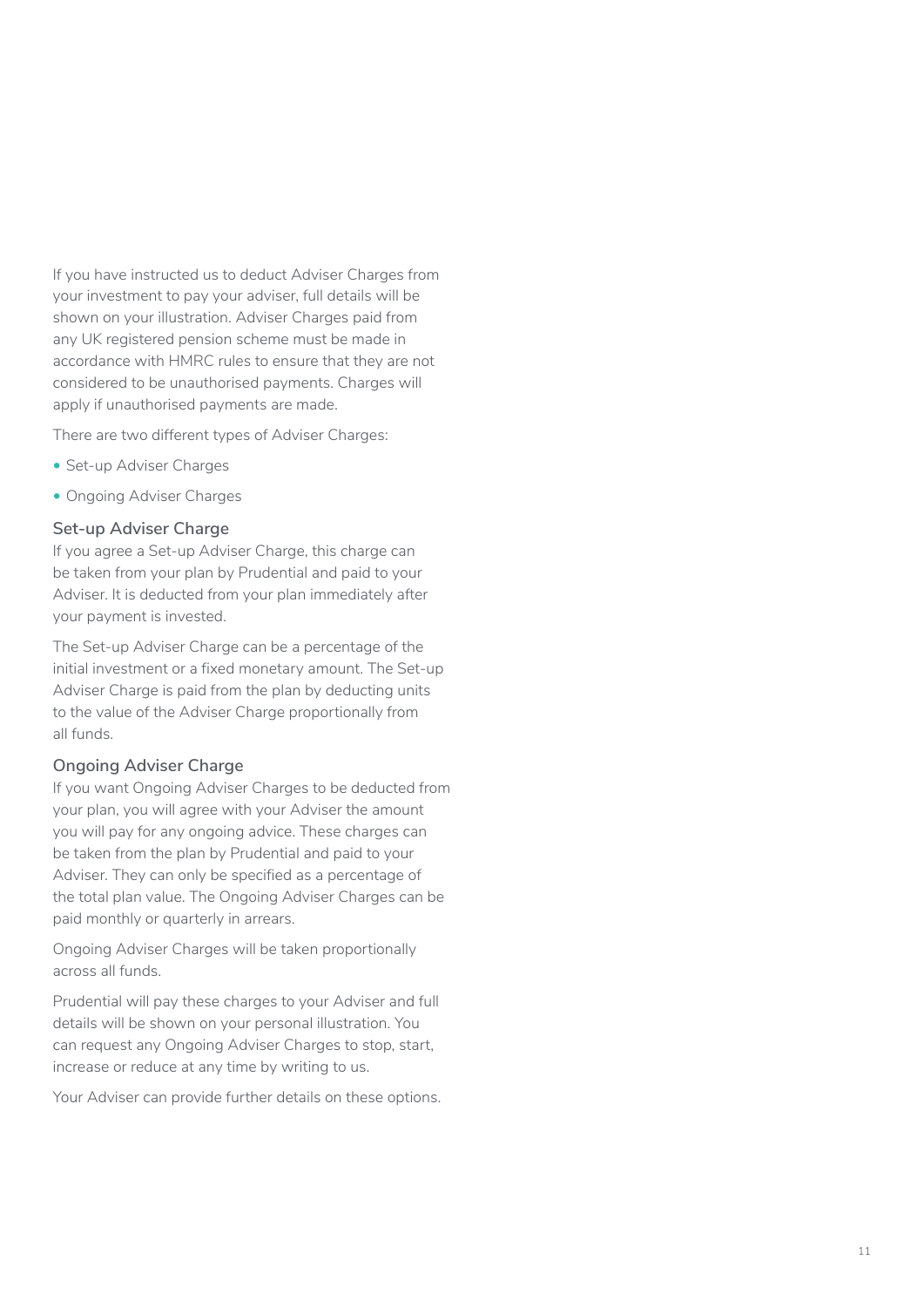# <span id="page-11-0"></span>Other information

# Client category

We classify you as a 'retail client' under Financial Conduct Authority (FCA) rules. This means you'll receive the highest level of protection for complaints and compensation and receive information in a straightforward way.

# Compensation

The products Prudential Assurance Company Limited (PACL) offer are covered by the Financial Services Compensation Scheme (FSCS). If we get into financial difficulties, you may be able to make a claim. The FSCS is an independent body set up by Government to provide compensation for people where their authorised financial services provider gets into financial difficulties and becomes unable, or unlikely to be able, to pay claims against it. This circumstance is referred to as being 'in default'.

Losses, which may result from poor investment performance, are not covered by the FSCS.

#### **Where does FSCS protection apply? There is full FSCS coverage if PACL is 'in default'.**

- Your pension is protected up to 100% of the value of your claim.
- Any funds you choose to hold in your pension will be included in the value of your claim in the event that PACL is declared 'in default'.
- If you hold the Prudential With-Profits fund or PruFund funds in your pension, they are protected 100% in the event of the default of PACL.

**All the other funds we offer, apart from those mentioned above, are unit-linked, and invest in other funds managed by non-PACL fund managers. FSCS cover does not apply if the non-PACL fund manager were to be 'in default'.** 

• There is no FSCS cover for unit-linked funds investing with non-PACL fund managers if that manager were to be 'in default'.

• See 'How funds invest' for further information on these types of fund (often called 'mirror' funds).

You can find out more information on the FSCS at **pru.co.uk/fscs**, or you can call us.

Information is also available from the Financial Services Compensation Scheme.

Visit their website: **fscs.org.uk**

Or write to:

**The Financial Services Compensation Scheme PO Box 300 Mitcheldean GL17 1DY** 

Or call the FSCS: **Telephone: 0800 678 1100** 

#### **Where FSCS coverage does not apply, then other factors can come in**

As explained in the 'Where does FSCS protection apply?' section, the FSCS doesn't cover every situation. For example unit-linked funds that invest in the funds of non-PACL fund managers (often called 'mirror' funds).

But, where FSCS protection does not apply, there are other factors that could help if the worst happened and a provider was 'in default'. For example, the use of custodians or depositories to provide protection for fund assets, where there is separate legal ownership of assets and legal entities that aren't liable for any losses of a fund manager. In so doing, the intention is that the underlying fund will not be liable for any losses the underlying fund management company incurs.

PACL would aim to recover any money invested in an underlying fund where the fund manager has been declared 'in default', but PACL would not be liable for any loss incurred from the default of the non-PACL fund manager.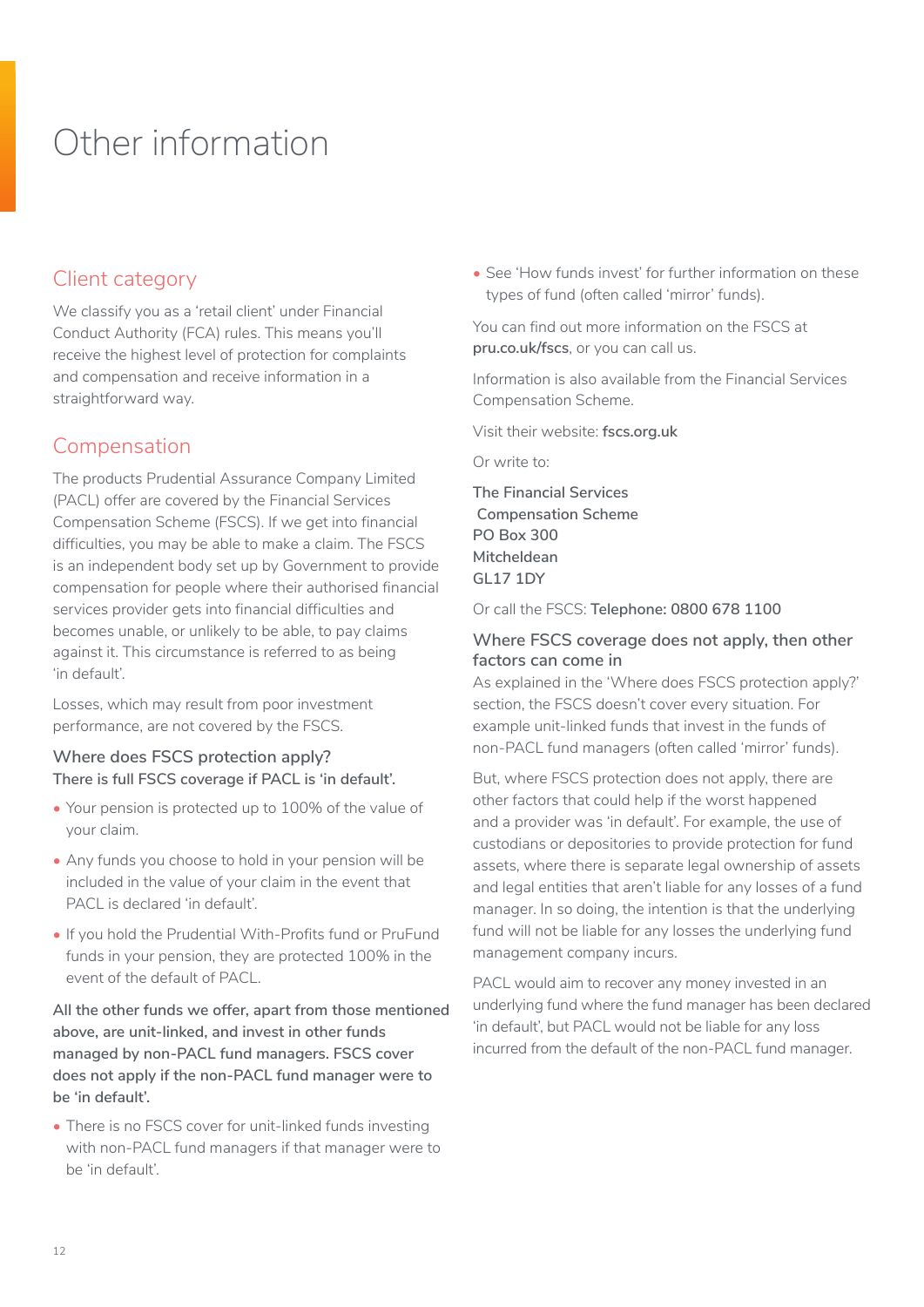# Financial strength

Prudential meets regulatory standards for meeting its financial obligations. You can read our solvency and financial conditions reports at **[pru.co.uk/about\\_us](http://pru.co.uk/about_us)**, or if you contact us using the details on the last page, we can post some information to you.

# Terms and conditions

This Key Features Document gives a summary of your plan. Full details are set out in our **Policy Document** which is available on request using our contact information on the last page, and will also be sent to you when your plan starts.

# Conflict of Interest

We want to make sure that we uphold our reputation for conducting business with integrity. If we become aware that our interests may conflict with yours we will take all reasonable steps to manage it in an appropriate manner.

We have drawn up a policy to deal with any conflicts of interest. If you would like to know the full details of our Conflict of Interest Policy, please contact our Customer Service Team on the contact details on the last page.

#### Law

The law of Scotland applies to your contract.

# Our regulators

We are authorised by the Prudential Regulation Authority and regulated by the Financial Conduct Authority and the Prudential Regulation Authority. Prudential Assurance Company Limited is entered on the Financial Conduct Authority (FCA) Register, FCA Reference Number 139793. The FCA Register is a public record of all the organisations that the FCA regulates.

You can contact the FCA at:

**The Financial Conduct Authority 12 Endeavour Square London E20 1JN**

Email: **consumer.queries@fca.org.uk** 

Prudential Regulation Authority details:

**The Prudential Regulation Authority Bank of England Threadneedle St London EC2R 8AH** 

Email: **enquiries@bankofengland.co.uk**

# Communicating with you

Our documents and terms and conditions, as well as all other communications, will be in English.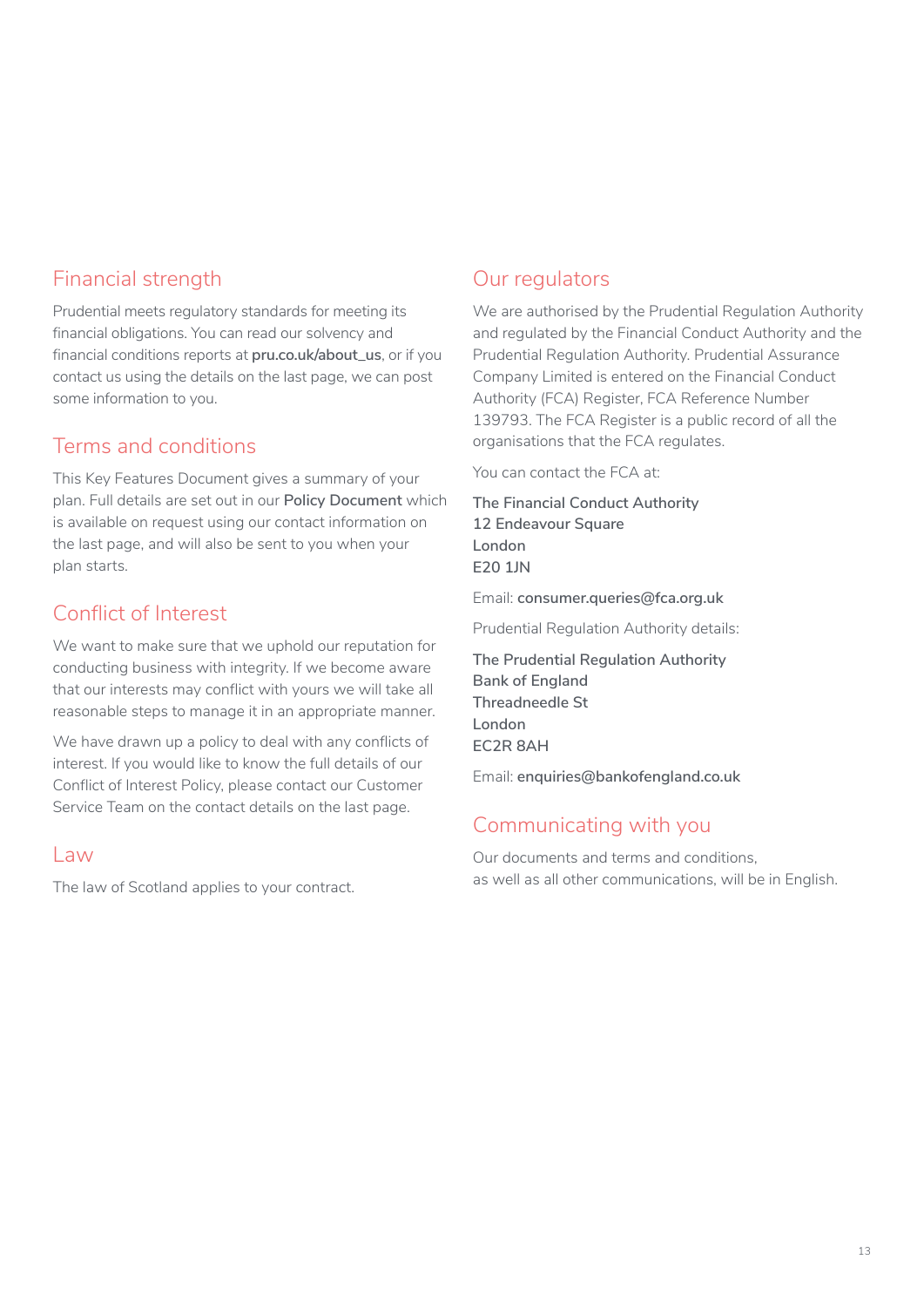# How to make a complaint

If you have a complaint, please get in touch with us and we will do everything we can to resolve it. You can also ask us for details of our complaints handling process. Our contact details are in the 'Get in touch' section on the last page.

If you're not satisfied with our response, you can take your complaint to the Financial Ombudsman Service who help settle individual disputes between consumers and businesses providing financial services:

**Financial Ombudsman Service Exchange Tower London E14 9SR**

Telephone: **0800 023 4567 or 0300 123 9123**

Or visit the website: **[financial-ombudsman.org.uk](https://www.financial-ombudsman.org.uk)**

Help is also available from The Pensions Ombudsman who deals with complaints and disputes about the administration and management of occupational and personal pension schemes

**The Pensions Ombudsman 10 South Colonnade Canary Wharf London E14 4PU**

Telephone: **0800 917 4487**

Email: **[enquiries@pensions-ombudsman.org.uk](http://enquiries@pensions-ombudsman.org.uk)**

Website: **[pensions-ombudsman.org.uk](https://www.pensions-ombudsman.org.uk)**

You can also submit a complaint form online: **[pensions-ombudsman.org.uk/making-complaint](http://www.pensions-ombudsman.org.uk/making-complaint)**

These services are free and using them won't affect your legal rights.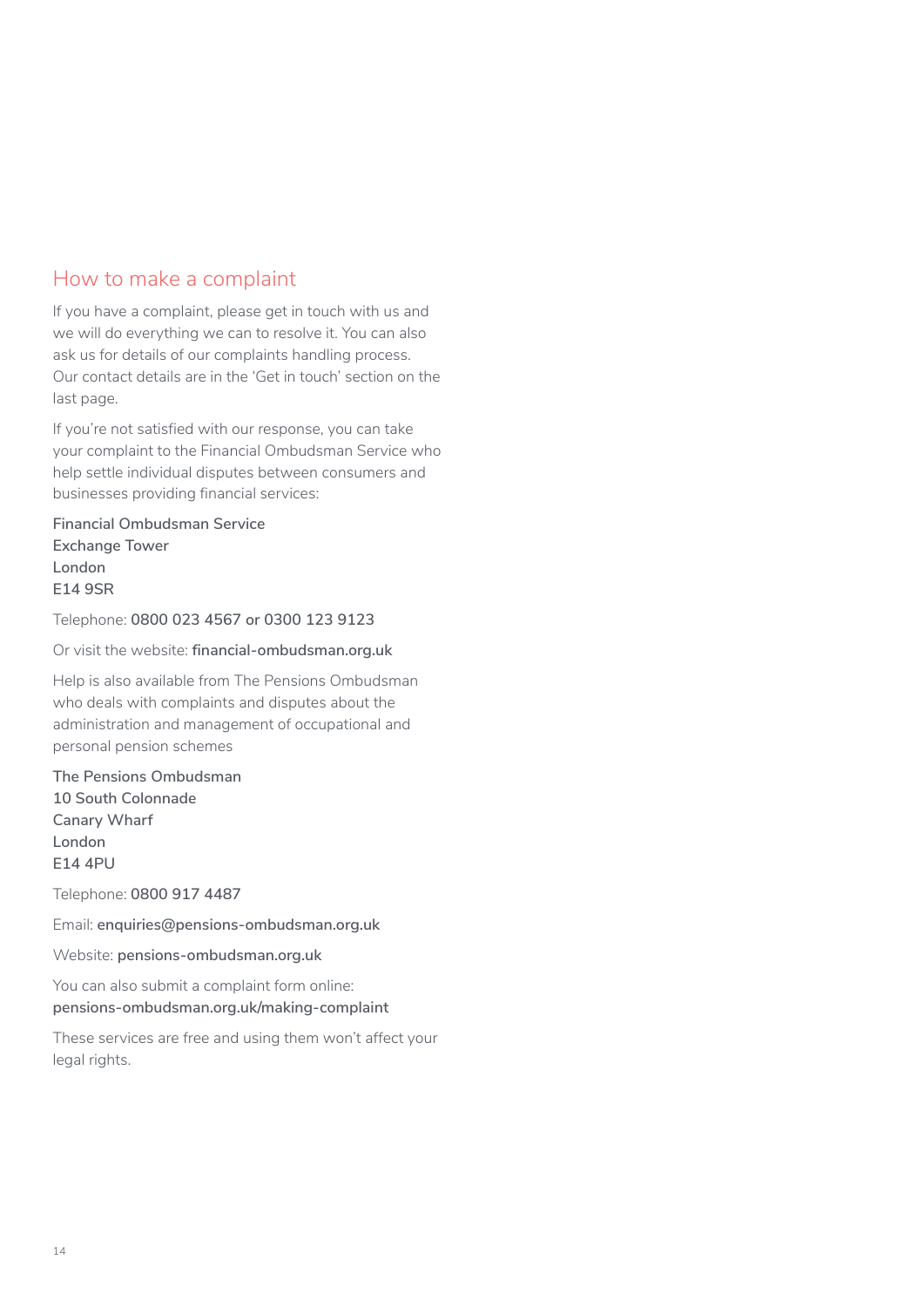# <span id="page-14-0"></span>Get in touch

If you want to contact us before you buy this plan, you can do so in the following ways:



Online: With your online service you can check the value of your plan, contact us securely, change personal details and view your documents. If you're not registered, it's easy and only takes five minutes.

You'll need your policy number, postcode and date of birth. Go to **[pru.co.uk/registeronline](https://www.pru.co.uk/registeronline)** to find out more.



Write: Prudential, Lancing, BN15 8GB



Telephone: **0808 100 3429** Monday to Friday 9am to 5pm (we are not open on public holidays). We might record your call for training and quality purposes. To find out more about how we use your personal data please visit **[pru.co.uk/mydata](https://www.pru.co.uk/mydata)**



If you're a Deaf customer, who is also a British Sign Language (BSL) user, you can contact us using a Video Relay service. The service, provided by SignVideo, connects customers to fully qualified, registered NRCPD interpreters who will relay your conversation with a member of our customer service team.

#### **[pru.co.uk/contact-us/signvideo](https://www.pru.co.uk/contact-us/signvideo)**

There is no cost for using this service to call Prudential and we're available to help you Monday to Friday, 8am to 6pm.

# Keep in touch

It's important that we keep in touch so, if you change your address or any of your contact details, please let us know.